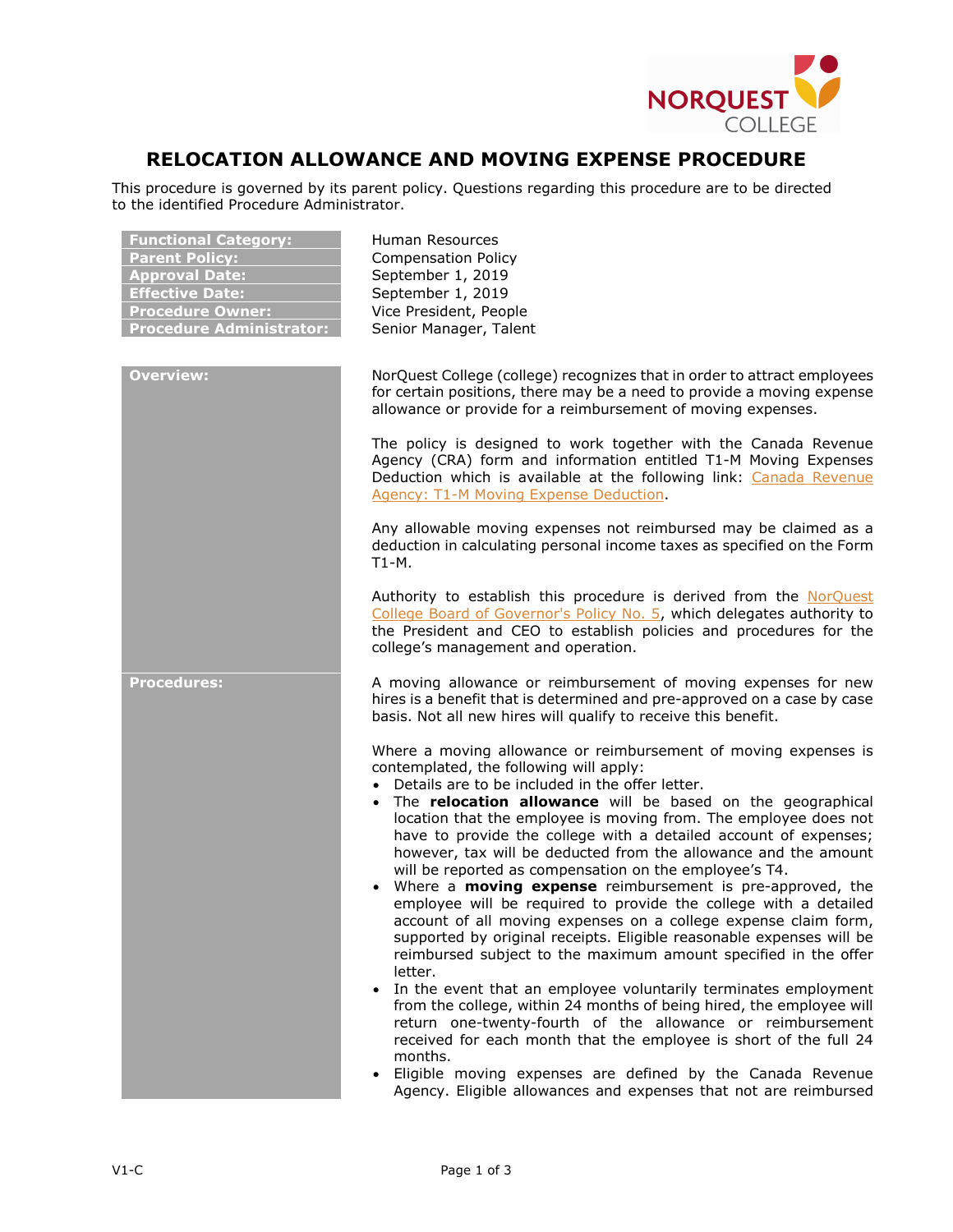

may be claimed on the new employee's income tax return as indicated in the CRA instructions for completing the Form T1-M.

- Where an employee has been pre-approved for reimbursement of moving expenses, the reimbursement will be based on reasonable travel expenses in accordance with the rates established in the [Travel and Related Expenses Procedure](http://www.norquest.ca/about-us/policies-procedures/finance/travel-and-business-expense-policy/travel-and-related-expenses-procedure.aspx) unless otherwise specified.
- The recommended relocation allowance or moving expense reimbursement maximum amounts are:

| <b>Province of</b>                      | <b>Maximum Amount</b> |
|-----------------------------------------|-----------------------|
| Alberta, British Columbia, Saskatchewan | \$3,500               |
| Manitoba, Ontario, Quebec               | \$5,500               |
| Other Locations in Canada & US          | \$7.500               |

- Outside of these locations, relocation allowance or moving expenses reimbursement amounts will be negotiated.
- An Executive Head may approve a change to the maximum amount recommendation for unique recruitment situations.

Reimbursement for reasonable moving costs may be considered for the following, subject to the pre-approved total maximum reimbursement amount:

- House hunting trip including cost of travel by the most economical means for the employee and their spouse or benefit partner, meals, personal expenses, GST and the cost of accommodation for a maximum of five (5) days.
- Costs associated with moving of household effects including packing and insurance.
- Public transportation costs or automobile expenses if the employee uses their own private vehicle for transporting their immediate family from the principal residence to the new location and meals while on route to the new location.
- Cost of temporary accommodation, per diem meal allowance and personal expenses for the employee and meals for each member of the family for a period of up to 14 days.
- Cost of storage of household effects for a maximum period of 14 days.
- Cost of legal expenses associated with buying and/or selling the candidates principle residence.
- Discretionary expenses such as a mortgage penalty fee, duplicate housing costs, interim finance charges or kennel costs for a period of up to 14 days.

**Definitions: Relocation Allowance**: is a negotiated lump sum payment to assist a new employee with their move to a NorQuest College location as a result of an offer of employment.

> **Moving Expenses**: are reasonable moving expenses (as defined by CRA in the form T1 (M E)) to assist a new employee with their move to a NorQuest College location as a result of an offer of employment.

**Related NorQuest College Information:**

**Related External Information:**

- [Compensation Policy](http://www.norquest.ca/about-us/policies-procedures/human-resources/compensation-policy.aspx)
- [Recruitment and Selection Policy](http://www.norquest.ca/about-us/policies-procedures/human-resources/recruitment-and-selection-policy.aspx)
- [Travel and Related Expenses Procedure](http://www.norquest.ca/about-us/policies-procedures/finance/travel-and-business-expense-policy/travel-and-related-expenses-procedure.aspx)
- [Canada Revenue Agency: T1-M Moving Expense Deduction](http://www.cra-arc.gc.ca/E/pbg/tf/t1-m/README.html)